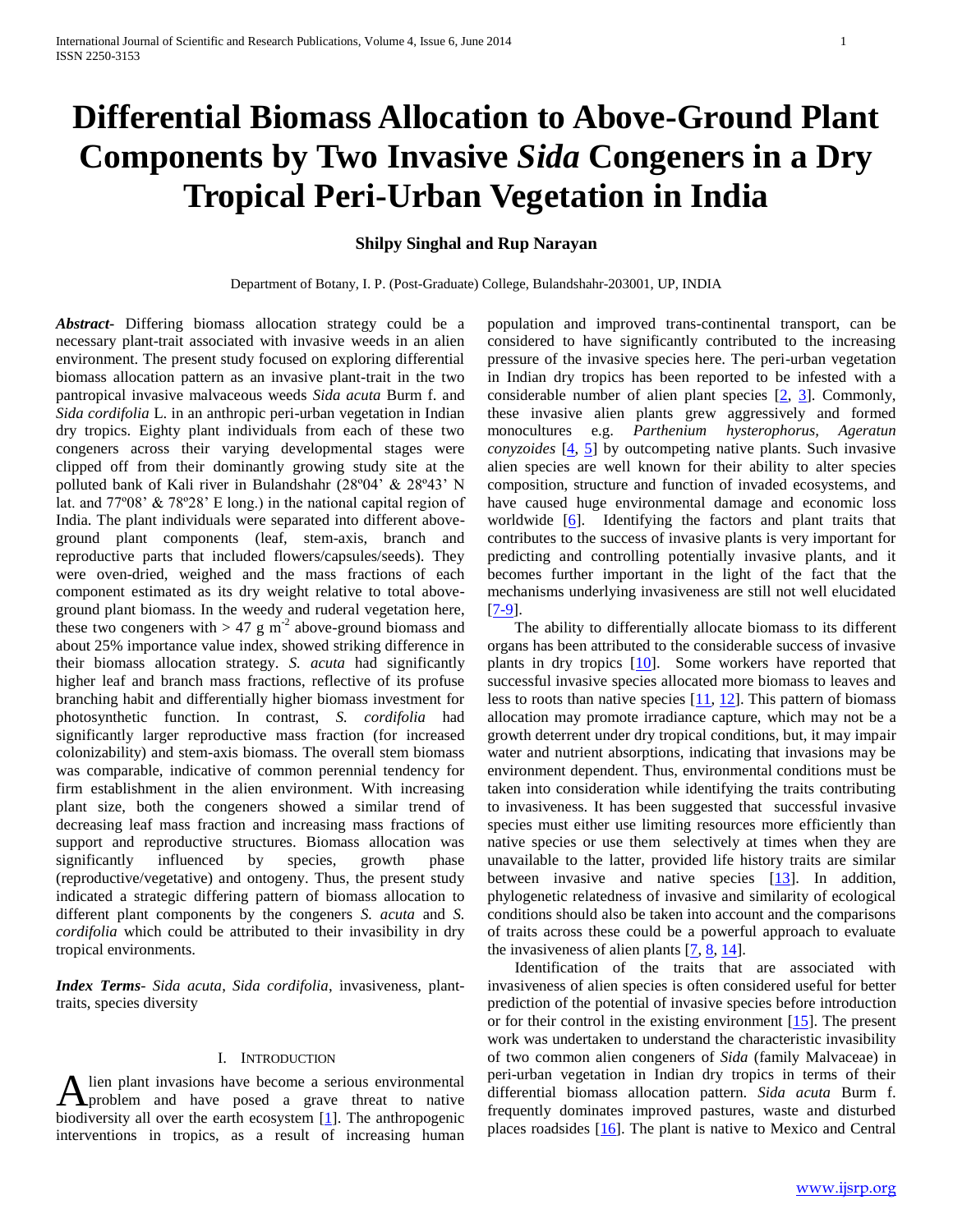America but has spread throughout the tropics and subtropics [17]. *Sida cordifolia* L. is commonly known as Indian ephedra because of the presence of alkaloid ephedrine. This plant is native of tropical and subtropical part of Africa, Australia, China, Nepal, Sri Lanka, Bhutan and Pakistan [18]. While *S. acuta* is considered as an exotic invasive weed in India [19-21], *S. cordifolia* is a naturalized/invasive weed here [19].

 The major objective of this work was to investigate: (i) the structure of *Sida*-infested vegetation in a dry tropical peri-urban anthropo-ecosystem, and (ii) variation of morphological traits and allocation of biomass to different above-ground components in the congeners *Sida acuta and Sida cordifolia* at a site.

## II. MATERIAL AND METHODS

## **Study area**

 The present study area was Bulandshahr (28º04' & 28º43' N lat. and 77º08' & 78º28' E long.) located at distance of 72 km from Delhi in the western part of Uttar Pradesh, 237.44 m above sea level. The district of Bulandshahr lies between Ganga and Yamuna rivers. It is about 84 km in length and 62 km in breadth. The district is known as 'milk belt' of UP. The soil of the district includes broad belt of excellent alluvial soils formed from depositions by the Ganga and Yammuna river. The Bulandshahr city shares common boundaries with Meerut, Ghaziabad, Gautam Budh Nagar (Noida) and Aligarh city on its various sides. The Ganga separates it from Moradabad and Badaun city and Yamuna separates the city from Haryana state and Delhi.

 The vegetation here mainly comprised of mosaic of annual weeds and ruderals. Several exotic weeds intruded in this area included *Sida* and its congeners. Bank of polluted Kali (black) river (KRB) was selected that witnessed abundant growth of *Sida acuta* and *Sida cordifolia*. This river originates in Muzaffarnagar and after a long journey merges with Ganga in Farukhabad district. This KRB site witnessed the intensive dumping of urban and sewage wastes. Agricultural fields, however, lay along its banks in the adjoining areas. A stretch of 2 km along the bank of the Kali river was selected for intensive sampling in this study.

The climate of the study area has three major seasons: rainy (Jul-Oct), winter (Nov-Feb) and summer (Mar-Jun). The mean maximum and minimum temperature was in the month of June (41.5 ºC) and January (8.0 ºC) respectively. Annual mean rainfall was 642.3 mm received mostly during monsoon (Jul-Oct).

#### **Plant sampling**

 The phytosociological data analysis of the study site was done through a total of 50 randomly laid quadrats (each  $25 \times 25$ ) cm) across the bank of Kali river. For density estimation of grasses, every emergent tiller was considered as one individual. Above-ground biomass (AGB) was estimated through ground level harvesting. The aboveground tissues were considered to be within the quadrat, if their roots lay in the quadrat. In the laboratory, the plant samples were washed, dried at 60-80  $\rm C$  for 36-48 hrs and weighed. The above-ground biomass of species was used as a dominance measure. Importance value index (IVI) of each species was calculated according to Curtis and McIntosh [22] and relative importance value index (RIVI) as IVI/3 according to Risser and Rice [23].

## **Species diversity**

 Species IVI was plotted against species rank (highest to lowest) [24] for the study of the dominance diversity structure of the vegetation under study.

 $\alpha$  diversity of the vegetation (species count, Shannon-index, Simpson index) was estimated according to Magurran  $[25]$  and Gupta and Narayan  $[26]$ . β diversity was estimated by dividing the total number of species at the site by the average number per sample [27].

## **Biomass sampling of** *Sida* **congeners**

 Eighty individuals of each of the two species *Sida acuta* and *Sida cordifolia* were randomly selected from the study site (KRB). The plant individuals were picked at varying stages of their growth. The selected individuals were cautiously clipped off from the plant base. Shoot length (SL) of the fresh individuals was measured from the top to bottom of the plant at the study site. Basal diameter of all plant individuals was also measured. All plant individuals were taken to lab, separated into different above-ground components *viz*. stem (stem-axis and branch), leaves and reproductive parts (flowers and capsules), oven-dried at 80°C for 48 hrs and weighed. Biomass allocation to different components was characterized by fractions (stem-axis mass fraction, SAMF; branch mass fraction, BMF; stem (stem-axis + branches) mass fraction, SMF; leaf mass fraction, LMF and reproductive part (flowers  $+$  capsules) mass fraction, RPMF), expressing the biomass of each organ relative to that of the total above-ground biomass.

 One hundred fresh leaves of matured plant individuals were randomly collected from study site. Leaf area of all leaves was measured by digital leaf area meter (Systronics).

#### **Statistical analysis**

**Vegetation structure**

The relation of plant's above-ground component mass fractions (stem mass fraction; SMF, leaf mass fraction; LMF and reproductive part mass fraction; RPMF) to total above-ground biomass (log scale) was studied. A linear regression model was used to evaluate the biomass allometric relationships between each component mass fraction and total above-ground biomass [28]. To determine the biomass allocation changes with increasing plant size, all aboveground component mass fractions (SAMF, BMF, SMF, LMF and RPMF) were regressed against shoot length. For this, a second order polynomial regression model was used. The difference in the morphological traits of plants was statistically (SPSS 17.0) examined by t-tests (two tailed).

 All plant individuals were separated over two developmental phases (reproductive and vegetative). Contribution of biomass to different above-ground components by *S. acuta* and *S. cordifolia* was compared at both developmental stages. With the help of two-way ANOVA (SPSS 17.0), effect of phase, species and their interaction on dependent variables (SAMF, BMF, SMF, LMF and RPMF) was measured keeping phase and species as fixed factors.

## III. RESULTS

 A total of 27 angiospermic plant species distributed over 11 families were recorded in this study. Poaceae, Malvaceae and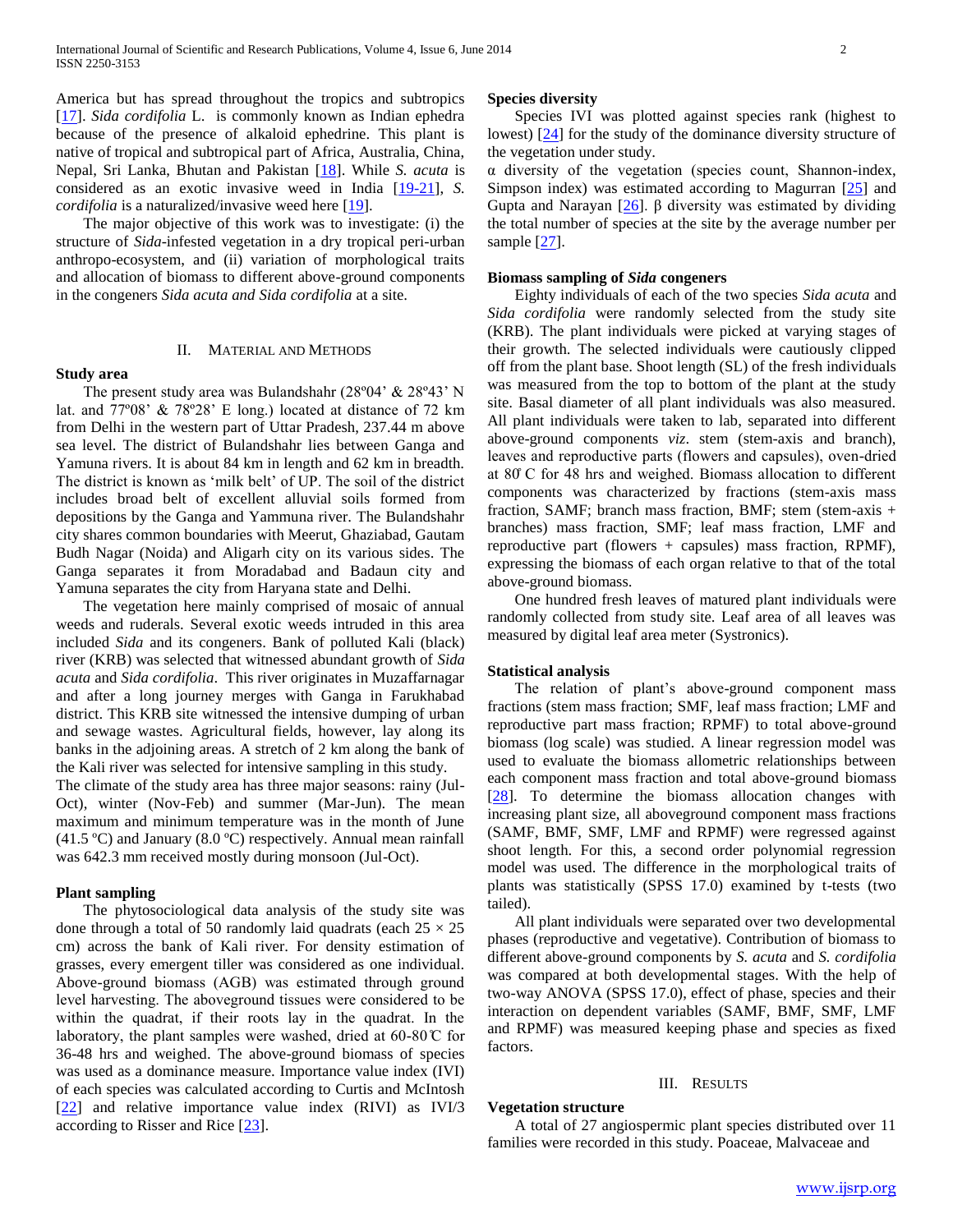**Table 1.** Plant species, their density (D, individuals  $m^2$ ), frequency (F, %), above-ground biomass (AGB, g  $m^2$ ) and relative importance value index (RIVI) at Kali river bank site in a dry tropical peri-urban region.

| <b>Species</b>                             | Family                   | D   | F   | AGB  | <b>RIVI</b> |
|--------------------------------------------|--------------------------|-----|-----|------|-------------|
| Cynodon dactylon (L.) Persoon              | Poaceae                  | 248 | 84  | 28.9 | 17.0        |
| Sida acuta Burm F.                         | Malvaceae                | 151 | 100 | 39.1 | 15.6        |
| Digitaria adscendens (Kunth) Henrard       | Poaceae                  | 121 | 84  | 18.6 | 10.3        |
| Parthenium hysterophorus L.                | Asteraceae               | 51  | 92  | 27.8 | 9.5         |
| Sida cordifolia L.                         | Malvaceae                | 67  | 100 | 8.4  | 6.9         |
| Malvastrum tricuspidatum (R. Br.) A. gray  | Malvaceae                | 67  | 74  | 11.2 | 6.7         |
| Peristrophe bicalyculata (Retz.) Nees      | Acanthaceae              | 34  | 84  | 5.7  | 4.7         |
| Cassia obtusifolia L.                      | Leguminosae              | 14  | 66  | 12.1 | 4.6         |
| Dactyloctenium aegypticum (L.) P. Beauv.   | Poaceae                  | 44  | 58  | 7.0  | 4.6         |
| Cassia occidentalis L.                     | Leguminosae              | 5   | 58  | 8.9  | 3.4         |
| Abutilon indicum (L.) Sweet                | Malvaceae                | 8   | 66  | 4.3  | 3.0         |
| Croton bonplandianum Baillon               | Euphorbiaceae            | 5   | 66  | 1.9  | 2.4         |
| Poa annua L.                               | Poaceae                  | 10  | 34  | 3.5  | 1.9         |
| Acrachne racemosa (Roemer & Schultes) Ohwi | Poaceae                  | 9   | 34  | 1.5  | 1.6         |
| Others (13 species)                        | $\overline{\phantom{0}}$ | 29  |     | 10.4 | 7.9         |

Leguminosae were the dominant families which contributed to 56% of the recorded flora. *Sida acuta* was the most dominant annual forb in this vegetation that showed highest plant biomass occupancy (39.1 g m-2 AGB) (Table 1). Both congeners *S. acuta* and *S. cordifolia* showed presence across all randomly sampled quadrats (Frequency 100%), AGB  $> 47$  g m<sup>-2</sup> and contributed to about 25% of total RIVI of the vegetation. The second most frequently encountered flora was *Parthenium hysterophorus* (> 90%). The third congener *Sida ovata* occupied  $17<sup>th</sup>$  rank in terms of RIVI. However, the most dominant species in terms of RIVI was the grass flora *Cynodon dactylon* (RIVI 17.0).

 Species diversity in terms of Shannon index was 1.16, Simpson index 0.09, and  $\beta$  diversity was 2.31. The dominancediversity curve indicated a major share of resource between *Cynodon dactylon*, *Sida acuta* accounting for > 32% of RIVI followed by *Digitaria adscendens* and *Parthenium hysterophorus*  that accounted for about 20% of RIVI (Figure 1). A meagre share of resource was equitably distributed among the majority of tailending species.



**Figure 1.** The dominance-diversity structure of vegetation at Kali river bank site in a dry tropical peri-urban region

## **Plant level traits**

 The mean stem-axis biomass of *S. Cordifolia* was significantly higher than that of *S. acuta* ( $p < 0.05$ ) (Table 2). In contrast, the number of branches and branch mass fraction (BMF) was higher in *S. acuta*. The number of leaves as well as leaf mass fraction (LMF) was also higher in *S. acuta*. However, the leaf biomass per leaf was higher for *S. cordifolia*. In contrast to BMF and LMF that were higher in *S. acuta*, RPMF was recorded higher for *S. cordifolia* (p < 0.001).

 The biomass partitioning to leaves (LMF) and reproductive parts (RPMF) differed significantly with the change of species of *Sida* in the present study (Table 3). The variation in SAMF, SMF and LMF appeared significantly influenced by growth phase (vegetative and reproductive). The SMF was also influenced by species-phase interaction ( $p < 0.001$ ).

## **Allocation pattern**

 Biomass investment to different plant components in both *S. acuta* and *S. cordifolia* varied with vegetative/ reproductive phase of development (Fig. 2). In vegetative phase of *S. cordifolia*, SAMF and BMF together accounted for over 50% of its total AGB. On the other hand, in *S. acuta* the leaf component alone accounted for over 60% of its total AGB. In reproductive phase *S. acuta* contributed more to branches (22%) and leaves (32%) while *S. cordifolia* invested more to reproductive parts (30%).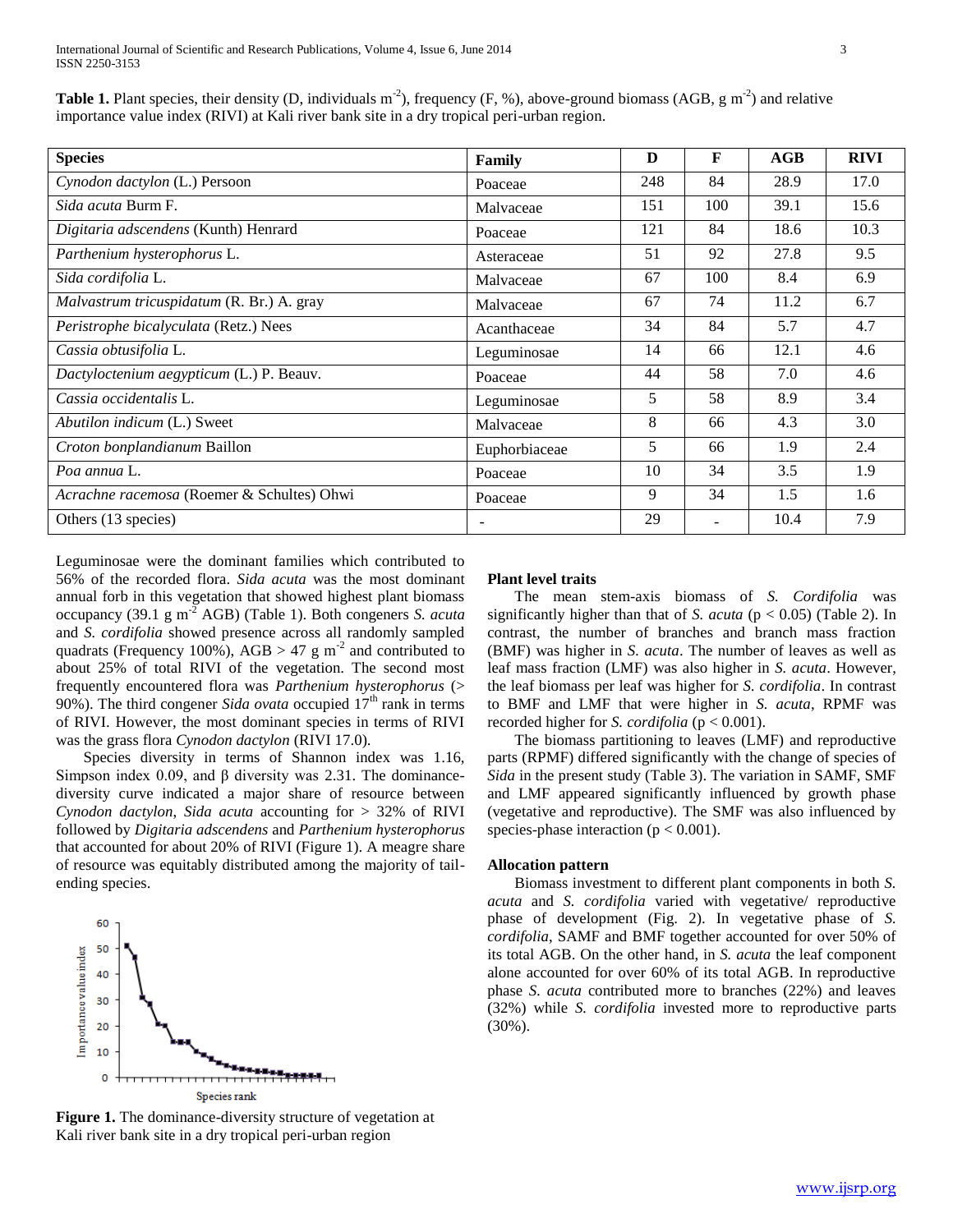| <b>Traits</b>                           | S. Acuta           | S. cordifolia      | p value (t Test) |
|-----------------------------------------|--------------------|--------------------|------------------|
| Shoot length (SL) (cm)                  | $28.90 \pm 2.52$   | $27.63 \pm 2.54$   | ns               |
| Basal diameter (BD) (cm)                | $0.42 \pm 0.04$    | $0.40 \pm 0.03$    | ns               |
| Basal area (BA)                         | $0.22 \pm 0.04$    | $0.17 \pm 0.02$    | ns               |
| <b>BD/SL</b> ratio                      | $0.016 \pm 0.001$  | $0.019 \pm 0.001$  | < 0.01           |
| Branch no.                              | $13.32 \pm 0.93$   | $10.64 \pm 0.72$   | < 0.05           |
| Total leaf no.                          | $167.28 \pm 30.38$ | $99.9 \pm 15.15$   | $\leq 0.05$      |
| Total no. of flowers                    | $183.35 \pm 41.10$ | $148.95 \pm 25.37$ | ns               |
| Total no. of capsules                   | $180.85 \pm 46.85$ | $117.17 \pm 25.91$ | ns               |
| No. of rep parts (flowers $+$ capsules) | $273.78 \pm 62.87$ | $251.48 \pm 46.56$ | ns               |
| Stem-axis biomass (g)                   | $1.31 \pm 0.28$    | $2.53 \pm 0.53$    | < 0.05           |
| Branch biomass (g)                      | $2.54 \pm 0.65$    | $1.41 \pm 0.49$    | ns               |
| Stem biomass $(g)$                      | $3.34 \pm 0.78$    | $3.03 \pm 0.69$    | ns               |
| Leaf biomass (g)                        | $1.26 \pm 0.19$    | $1.10 \pm 0.20$    | ns               |
| Single leaf biomass (g)                 | $0.008 \pm 0.001$  | $0.012 \pm 0.001$  | < 0.001          |
| Reproductive part biomass (g)           | $2.00 \pm 0.52$    | $3.27 \pm 0.66$    | ns               |
| Shoot biomass $(AGB)$ (g)               | $5.61 \pm 1.23$    | $5.76 \pm 1.23$    | ns               |
| Stem-axis mass fraction (SAMF)          | $0.27 \pm 0.01$    | $0.31 \pm 0.01$    | ns               |
| Branch mass fraction (BMF)              | $0.23 \pm 0.02$    | $0.12 \pm 0.01$    | < 0.001          |
| Stem mass fraction (SMF)                | $0.41 \pm 0.02$    | $0.41 \pm 0.02$    | ns               |
| Leaf mass fraction (LMF)                | $0.52 \pm 0.03$    | $0.39 \pm 0.03$    | < 0.01           |
| Rep part mass fraction (RPMF)           | $0.14 \pm 0.02$    | $0.25 \pm 0.02$    | < 0.001          |
| Leaf area $(cm2)$                       | $6.18 \pm 0.57$    | $7.56 \pm 0.75$    | ns               |

**Table 2.** Plant-level traits (mean ± SE) of *Sida acuta* and *Sida cordifolia* in a dry tropical peri-urban region.

**Table 3.** Results of the ANOVA of the different above-ground biomass components of *Sida acuta* and *Sida cordifolia* in response to their vegetative and reproductive phases.

| <b>Variable</b> | <b>Source</b>                        | df | Sum of sq                | F                        | $\mathbf{P}$ |
|-----------------|--------------------------------------|----|--------------------------|--------------------------|--------------|
|                 | Species                              |    | 0.056                    | 2.455                    | 0.119        |
| <b>SAMF</b>     | Phase                                |    | 0.096                    | 4.188                    | 0.042        |
|                 | Interaction (species $\times$ phase) |    | 0.021                    | 0.931                    | 0.336        |
|                 | Species                              |    | 0.007                    | 0.503                    | 0.48         |
| <b>BMF</b>      | Phase                                |    | 0.005                    | 0.368                    | 0.545        |
|                 | Interaction (species $\times$ phase) |    | 0.133                    | 9.694                    | 0.002        |
|                 | Species                              |    | 0.011                    | 0.827                    | 0.364        |
| <b>SMF</b>      | Phase                                |    | 1.093                    | 85.123                   | < 0.001      |
|                 | Interaction (species $\times$ phase) |    | 0.184                    | 14.326                   | < 0.001      |
|                 | Species                              |    | 0.101                    | 5.726                    | 0.018        |
| <b>LMF</b>      | Phase                                |    | 5.287                    | 300.416                  | < 0.001      |
|                 | Interaction (species $\times$ phase) |    | 0.0001                   | 0.004                    | 0.949        |
|                 | Species                              |    | 0.353                    | 32.94                    | < 0.001      |
|                 | Phase                                |    | $\overline{\phantom{a}}$ | $\overline{\phantom{a}}$ |              |
| <b>RPMF</b>     | Interaction (species $\times$ phase) |    |                          |                          |              |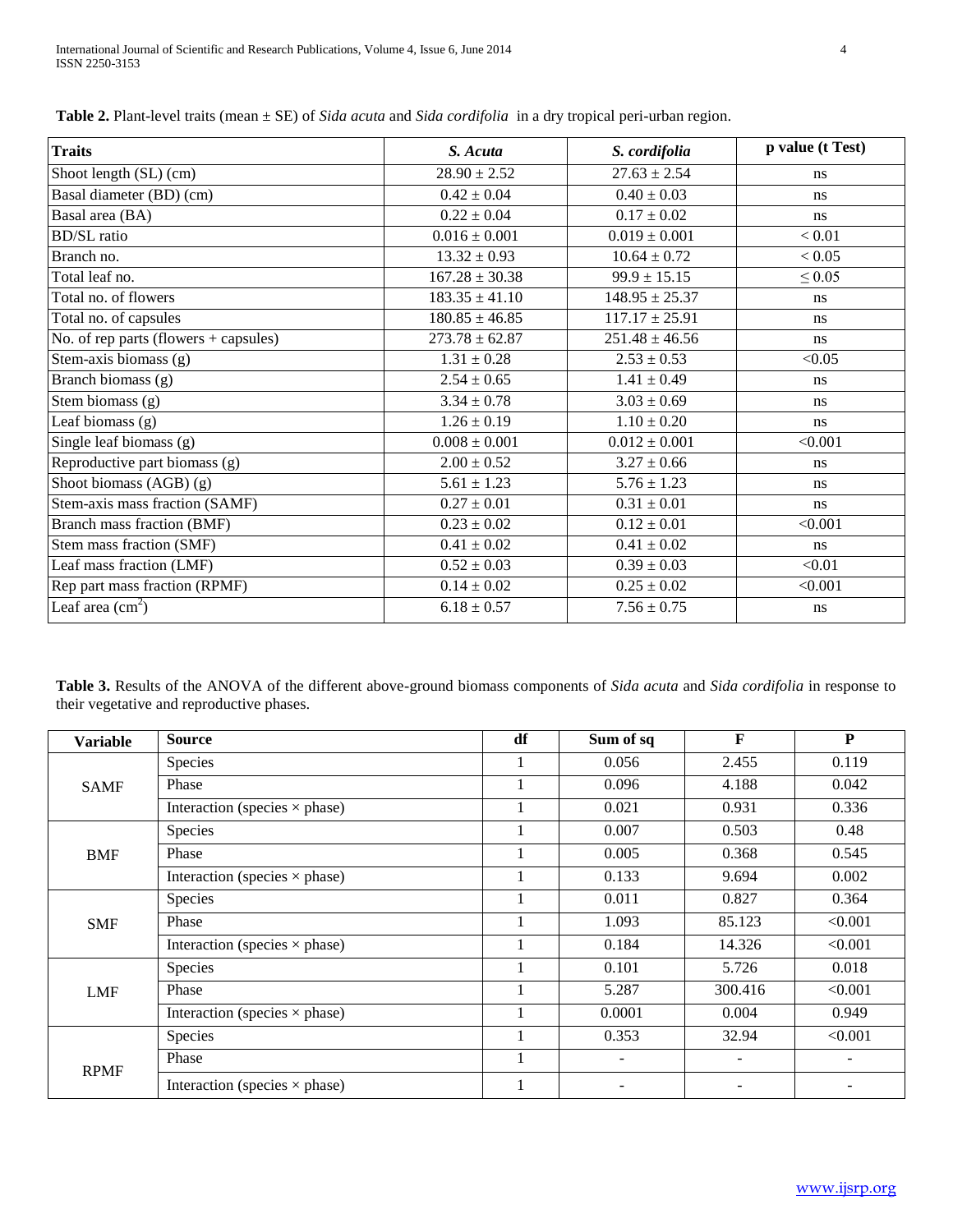

**Figure 2.** Biomass alloaction to different above-ground components by *Sida acuta* and *Sida cordifolia* at two different developmental phases (reproductive and vegetative). Codes: SAMF, stem-axis mass fraction; BMF, branch mass fraction; LMF, leaf mass fraction; RPMF, reproductive part mass fraction; SA, *Sida acuta*; SC, *Sida cordifolia*.

The LMF declined significantly with increasing plant size of both the *Sida* congeners (Fig. 3), albeit it was higher for *S. acuta,* particularly at higher plant sizes*.* In contrast to decreasing pattern of LMF, SMF and RPMF increased significantly with above-ground biomass. However, at lower plant size, SMF was higher for *S. cordifolia* while at higher plant sizes, it was higher for *S. acuta*. Compared to the SMF and LMF, RPMF was significantly greater (p < 0.001) for *S. cordifolia*.





**Figure 3.** Allometric relationships between plant component mass fractions (stem mass fraction, SMF; leaf mass fraction, LMF and reproductive part mass fraction, RPMF) and total aboveground biomass (log scale) of

*Sida acuta* (filled squares and solid line) and *Sida cordifolia* (open circles and dotted line) at Kali river bank site in a dry tropical peri-urban region.

The allometric relationship among the different aboveground plant components were studied by regression equation of second order polynomial (figure 4). Despite LMF being higher in *S. acuta* compared to *S. cordifolia*, both the weed species showed

a comparable declining trend with ontogeny. The SMF increased with plant size in both the species although the increase was recorded to be higher for *S. acuta* in the mid of the growth stages. However, the reproductive allocation (RPMF) was significantly higher in *S. cordifolia* compared to *S. acuta*.



**Figure 4.** Variation of stem-axis mass fraction (SAMF), branch mass fraction (BMF), stem mass fraction (SMF), leaf mass fraction (LMF) and reproductive part mass fraction (RPMF) in relation to shoot length of (a) *Sida acuta* and (b) *Sida cordifolia* at Kali river bank (KRB) site in a dry tropical peri-urban region. Curves represent best-fit second-order polynomial regression.Regression equations and  $R^2$  values are presented in table 4.

#### IV. DISCUSSION

 A discerning difference in biomass allocation strategy in the congeners *S. acuta* and *S. cordifolia* with strong perennial tendency was evident from this study in the weedy and ruderal vegetation along the bank of polluted Kali river in the Indian dry tropical region. The mosaic of vegetation in the presently studied peri-urban region  $[26]$  indicated occurrence of variously dominated weeds in different patches of vegetation, some of which are turning invasive and some naturalized/invasive. This increasing dominance of *Sida* congeners, particularly *S. acuta* in the studied peri-urban vegetation indicated its growing influence across the various anthropo-ecosystems in the peri-urban region here.

 The major invasive characteristic of *S. acuta* could be attributed to its larger leaf number as well as allocation to leaf component (> 50%), that possibly allowed it to outcompete other incumbent weeds/ruderals through its presumably higher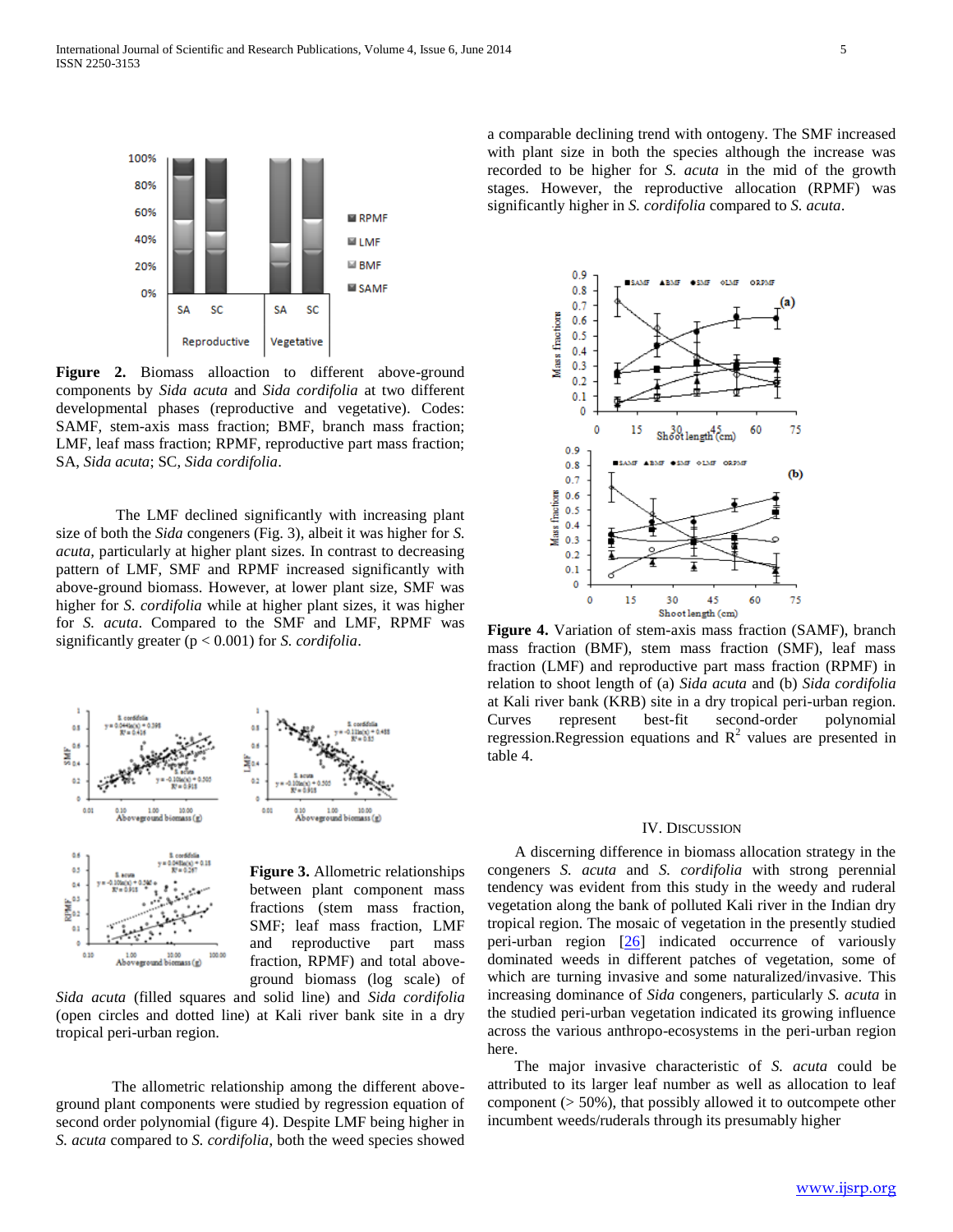**Table 4.** Regression equations and  $R^2$  values of stem -axis mass fraction (SAMF), branch mass fraction (BMF), stem mass fraction (SMF), leaf mass fraction (LMF) and reproductive part mass fraction (RPMF) with shoot length of *Sida acuta* and *Sida cordifolia* at Kali river bank (KRB) site in a dry tropical periurban region, as presented in figure 4.

| <b>Species</b> | <b>Regression equation</b>             | ${\bf R}^2$ value |
|----------------|----------------------------------------|-------------------|
|                | $SAMF = -2E-05x^2 + 0.002x + 0.232$    | 0.778             |
| S. acuta       | $BMF = -8E - 0.05x^2 + 0.010x - 0.027$ | 0.920             |
|                | $SMF = -0.000x^2 + 0.014x + 0.153$     | 0.992             |
|                | $LMF = 0.000x^2 - 0.017x + 0.862$      | 0.996             |
|                | $RPMF = 1E-0.5x^2 + 0.001x + 0.061$    | 0.931             |
| S. cordifolia  | $SAMF = 1E-04x^2 - 0.005x + 0.357$     | 0.639             |
|                | $BME = -2E - 0.05x^2 + 0.001x + 0.171$ | 0.012             |
|                | $SMF = 8E-06x^2 + 0.003x + 0.317$      | 0.942             |
|                | $LMF = 9E-05x^2 - 0.015x + 0.772$      | 0.996             |
|                | $RPMF = -0.000x^2 + 0.012x - 0.005$    | 0.880             |

photosynthetic ability  $[7, 29, 30]$ . The remarkably higher biomass allocation to photosynthetic tissues is intelligible from the mean LMF of 0.46 reported for herbaceous species by Poorter and Nagel [31], 0.26-0.41 for herbaceous weeds in dry tropics by Gupta [2], 0.27-0.38 for invasive weeds *Chenopodium murale* [10] and *Ageratum conyzoides* [4]. Its LMF, however, declined with ontogeny although it remained higher than *S. cordifolia*, as evinced at higher plant sizes, in particular (fig. 3).

 The biomass allocation to support structure was comparable in both the *Sida* congeners. However, the trend of biomass investment to main axis and branches varied significantly in these two congeners. In *S. acuta* the number of branches and differential biomass investment to branches (BMF) (reflective of its profuse branching) was significantly higher. In contrast, the biomass allocation to stem-axis was higher for *S. cordifolia*. This characteristic difference in allocation indicated a perennial tendency [10] of these two alien invasive congeners for successful establishment and naturalization in this dry tropical region. The overall stem allocation (SAMF + BMF) was not significantly different. Thus, the growth strategy of greater biomass investment to stem component for firm establishment in the newly invaded area can be attributed to the perennial tendency of this herbaceous weed to shrubby life-form, as reported by some taxonomic workers in the neighbouring regions [32, 33]. The SMF of these two congeners compared well with the range reported for the herbaceous weeds in the region [10], but higher than that reported for herbaceous species [31].

Besides higher stem-axis allocation in *S. cordifolia*, single leaf biomass and reproductive allocation (RPMF) were also significantly higher. Thus, pronounced invasive character of *S. cordifolia* could be attributed to higher biomass investment to reproductive structures [34, 35]. This alien weed is reported to have higher number of seeds (~10 /capsule) compared to *S. acuta* (5-8 /capsule) [36] and seed size as observed in this study.

Reproductive allocation to the scale of 30% of its total AGB corroborates its strategic invasive and expansionist capacity [10].

 The study reflected shift in allocation strategy varying with the growth phase, species type and ontogeny. This indicates a high plastic response of the congeners of *Sida* that facilitated its adaptation and establishment under alien environments. With increasing plant size, while LMF declined on one hand SMF and RPMF increased with the other. Across different plant sizes over varying developmental stages, the higher RPMF for *S. cordifolia* at all ontogenetic points and higher LMF for *S. acuta* reflected a distinguishable difference in their invasive growth strategy. Different plant-traits are often suggested to promote invasiveness of different species, as a universal syndrome of traits to characterize all invasive species appears too simplistic [37-40].

 In conclusion, the study reflected a strategic alteration in biomass allocation to different plant components by the congeners *S. acuta* and *S. cordifolia.* While *S. acuta* allocated differentially higher biomass to photosynthesizing leaf component, *S. cordifolia* allocated relatively higher biomass to reproductive structural components. Biomass allocation varied with ontogeny, growth phase (vegetative/reproductive) and plant species.

## ACKNOWLEDGEMENTS

We are thankful to the University Grants Commission, New Delhi, for financial support. We are also grateful to the contribution of late Dr. L. K. Sharma for his assistance in identifying plant species. Anonymous reviewers are also thanked for their comments and fruitful suggestions.

#### **REFERENCES**

- [1] Sharma, G.P., J.S. Singh, and A.S. Raghubanshi, Plant invasions: Emerging trends and future implications. Current Science, 2005. 88(5): p. 726-734.
- [2] Gupta, S., An ecological investigation on biomass production and allocation pattern of some weed flora at Bulandshahr. 2008, CCS University, Meerut.
- [3] Gupta, S. and R. Narayan, Plant diversity and dry-matter dynamics of periurban plant communities in an Indian dry tropical region. Ecological Research, 2011. 26(1): p. 67-78.
- [4] Chaudhary, N. and R. Narayan, Exotic invasive Ageratum conyzoides L. in Indian dry tropics: A preliminary investigation of its biomass allocation pattern and plant traits. Journal of Plant Developmental Science, 2013. 5(3): p. 249-254.
- [5] Chaudhary, N. and R. Narayan, The Advancing Dominance of Ageratum conyzoides L. and Lantana camara L. in a dry Tropical Peri-urban Vegetation in India. International Research Journal of Environmental Science, 2013. 2(11): p. 88-95.
- [6] D'Antonio, C.M. and S. Kark, Impacts and extent of biotic invasions in terrestrial ecosystems. Trends in Ecology & Evolution, 2002. 17(5): p. 202- 204.
- [7] McDowell, S.C., Photosynthetic characteristics of invasive and noninvasive species of Rubus (Rosaceae). American Journal of Botany, 2002. 89(9): p. 1431-1438.
- [8] Feng, Y.-L. and G.-L. Fu, Nitrogen allocation, partitioning and use efficiency in three invasive plant species in comparison with their native congeners. Biological Invasions, 2008. 10: p. 891–902.
- [9] Feng, Y.-L., H. Auge, and S.K. Ebeling, Invasive Buddleja davidii allocates more nitrogen to its photosynthetic machinery than five native woody species. Oecologia, 2007. 153: p. 501–510.
- [10] Gupta, S. and R. Narayan, Phenotypic plasticity of Chenopodium murale across contrasting habitat conditions in peri-urban areas in Indian dry tropics: Is it indicative of its invasiveness? Plant Ecology, 2012. 213(3): p. 493-503.